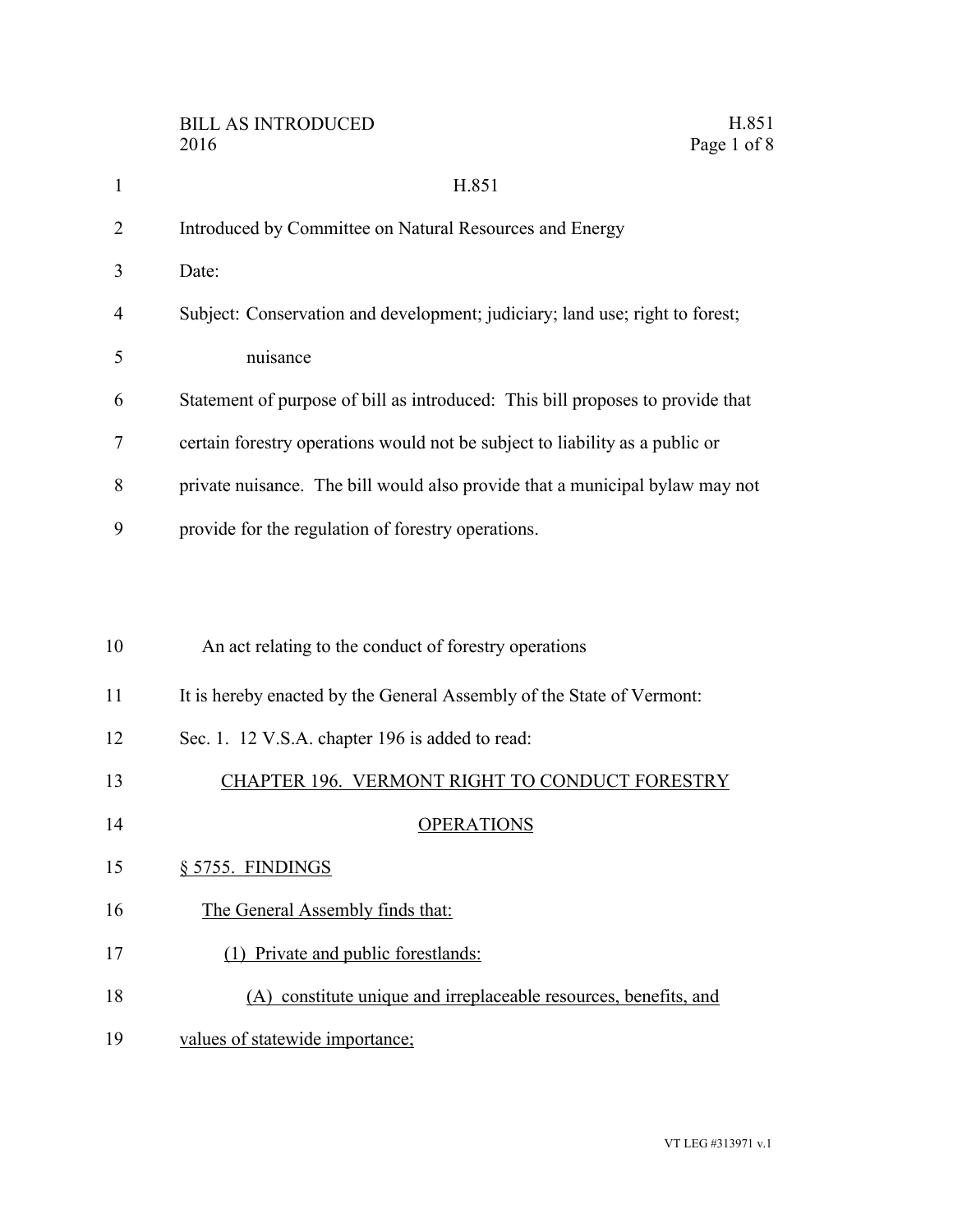|                | H.851<br><b>BILL AS INTRODUCED</b><br>Page 2 of 8<br>2016                        |
|----------------|----------------------------------------------------------------------------------|
| $\mathbf{1}$   | (B) contribute to the protection and conservation of wildlife habitat,           |
| $\overline{2}$ | air, water, and soil resources of the State;                                     |
| 3              | (C) mitigate the effects of climate change; and                                  |
| 4              | (D) result in general benefit to the health and welfare of the people of         |
| 5              | the State.                                                                       |
| 6              | (2) The forest products industry, including maple sap collection:                |
| 7              | (A) is a major contributor to and is valuable to the State's economy             |
| 8              | by providing jobs to its citizens;                                               |
| 9              | (B) is essential to the manufacture of forest products that are used             |
| 10             | and enjoyed by the people of the State; and                                      |
| 11             | (C) benefits the general welfare of the people of the State.                     |
| 12             | (3) Private and public forestlands are critical for and contribute               |
| 13             | significantly to the State's outdoor recreation and tourism economies.           |
| 14             | (4) The economic management of public and private forestlands                    |
| 15             | contributes to sustaining long-term forest health, integrity, and productivity.  |
| 16             | (5) Forestry operations are adversely impacted by the encroachment of            |
| 17             | urban, commercial, and residential land uses throughout the State that result in |
| 18             | forest fragmentation and conversion and erode the health and sustainability of   |
| 19             | remaining forests.                                                               |
| 20             | (6) As a result of encroachment on forests, conflicts have arisen between        |
| 21             | traditional forestry land uses and urban, commercial, and residential land uses  |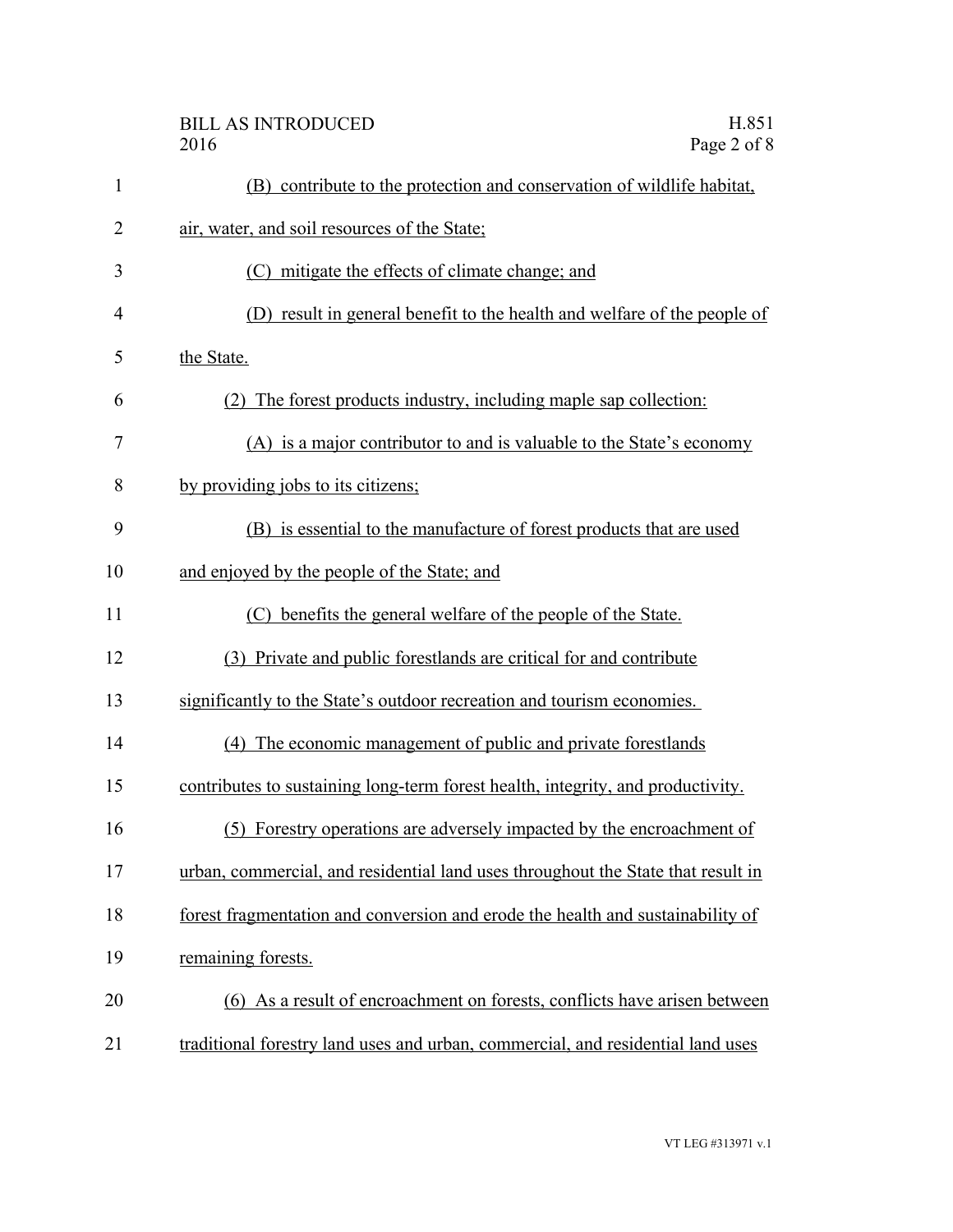| 1               | that threaten to permanently convert forestland to other uses, resulting in an    |
|-----------------|-----------------------------------------------------------------------------------|
| 2               | adverse impact to the economy and natural environment of the State.               |
| 3               | The encouragement, development, improvement, and preservation of<br>(7)           |
| 4               | forestry operations will result in a general benefit to the health and welfare of |
| 5               | the people of the State and the State's economy.                                  |
| 6               | (8) The forest products industry, in order to survive, likely will need to        |
| 7               | change, adopt new technologies, and diversify into new products.                  |
|                 | (9) Forestry operations, including logging, transportation, and                   |
|                 | processing of on-site-derived forest products may be subject to lawsuits base     |
|                 | on the theory of nuisance. Nuisance suits could encourage and result in the       |
|                 | conversion of forestland and loss of the forest products industry.                |
| 12              | (10) It is in the public interest of the people of the State to ensure that       |
| $\overline{13}$ | forestry operations that are conducted in accordance with the following are       |
|                 | protected and encouraged and are not subject to public and private nuisance       |
|                 | actions arising out of conflicts between forestry operations and urban,           |
|                 | <b>commercial, and residential us</b>                                             |
| 17              | (A) the Acceptable Management Practices for Protecting Water                      |
| 18              | Quality on Logging Jobs in Vermont, as adopted by the Commissioner of             |
| 19              | Forests, Parks and Recreation;                                                    |
| 20              | (B) accepted silvicultural practices as defined by the Commissioner               |
| 21              | of Forests, Parks and Recreation; and                                             |
| 22              | (C) the requirements of this subchapter.                                          |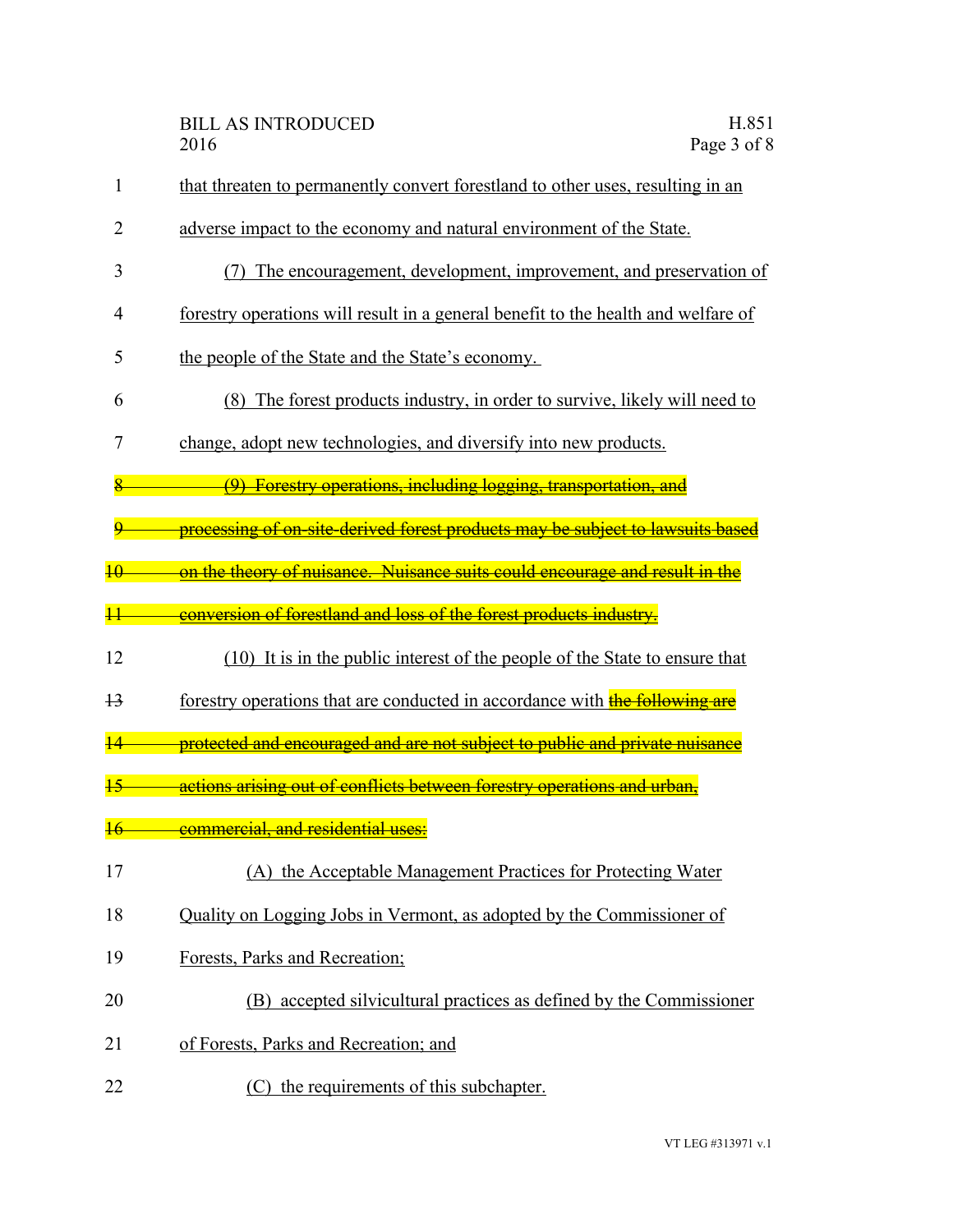| $\mathbf{1}$   | § 5756. DEFINITIONS                                                               |
|----------------|-----------------------------------------------------------------------------------|
| $\overline{2}$ | As used in this chapter:                                                          |
| 3              | (1) "Close out" means all activities conducted after cessation of                 |
| $\overline{4}$ | harvesting that are necessary to stabilize areas impacted by forestry operations. |
| 5              | Close out includes the maintenance of landings, logging roads, skid trails, and   |
| 6              | stream crossings and removal of logging slash and material from roads and         |
| 7              | landings in compliance with the Acceptable Management Practices for               |
| 8              | Maintaining Water Quality on Logging Jobs in Vermont as adopted by the            |
| 9              | Commissioner.                                                                     |
| 10             | (2) "Commissioner" means the Commissioner of Forests, Parks and                   |
| 11             | Recreation.                                                                       |
| 12             | (3) "Forest product" means logs, pulpwood, wood chips, maple sap, or              |
| 13             | bark.                                                                             |
| 14             | (4) "Forestry operation" means activities related to the management of            |
| 15             | forests, including timber harvests; pruning; planting; reforestation; pest,       |
| 16             | disease, and invasive species control; wildlife habitat management; and           |
| 17             | fertilization. "Forestry operation" includes the primary processing of forest     |
| 18             | products on a parcel where a timber harvest occurs.                               |
| 19             | (5) "Timber" means trees, saplings, bushes, seedlings, shrubs, and                |
| 20             | sprouts from which trees, of every size, nature, kind, and description, may       |
| 21             | grow.                                                                             |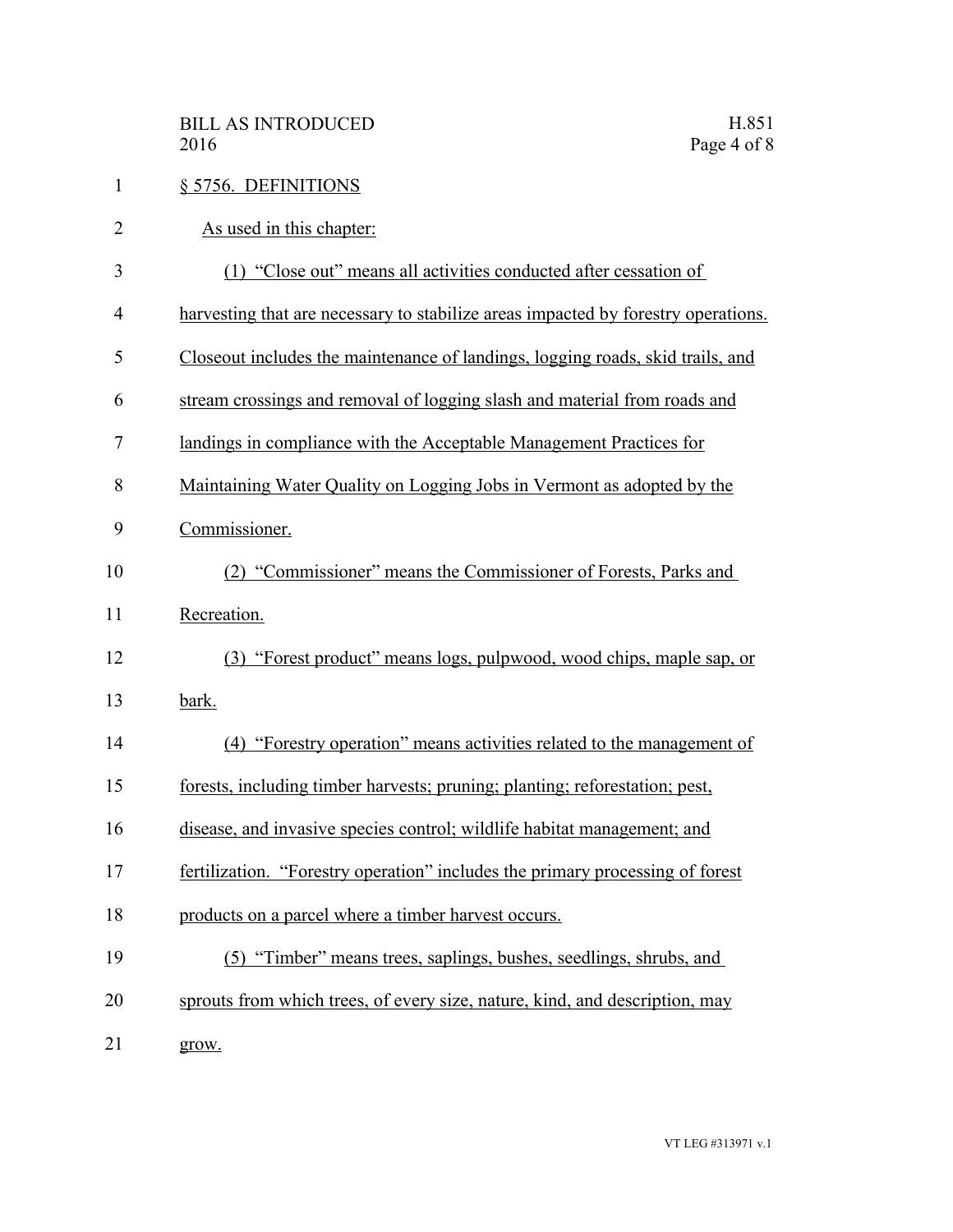|                 | H.851<br><b>BILL AS INTRODUCED</b><br>Page 5 of 8<br>2016                                         |
|-----------------|---------------------------------------------------------------------------------------------------|
| 1               | "Timber harvest" means a forestry operation involving the harvest of<br>(6)                       |
| 2               | timber.                                                                                           |
|                 | <u> OPER A TIONS - PROTECTION EROM NI IIS ANO</u><br><u>5757</u><br><b>DESTRV</b>                 |
|                 | <u>LAWSUITS</u>                                                                                   |
|                 | The following activities shall be entitled to a rebuttable presume                                |
|                 | that the activity does not constitute a public or private nuisance if the activities              |
|                 | are conducted in substantial compliance with the Acceptable Management                            |
|                 | <b>Practices for Maintaining Water Quality on Logging Jobs in Vermont as</b>                      |
|                 | adopted by the Commissioner, accepted silvicultural practices as defined by                       |
| $\overline{10}$ | <del>the Commissioner, and other applicable law:</del>                                            |
| $\overline{11}$ | a forestry operation;<br>$\Theta$                                                                 |
| $\overline{12}$ | a change in ownership or size of a parcel on which a forestry                                     |
| 13              | <del>operation is being conducted;</del>                                                          |
|                 | cessation or interruption of a forestry operation;                                                |
| $\overline{15}$ | <u>enrollment in governmental forestry or conservation programs</u>                               |
| $\frac{16}{5}$  | (5) adoption of new forestry technology;                                                          |
| $\overline{17}$ | a change in a forestry operation, including a change in the type of a<br>$\overline{6}$           |
| $\overline{18}$ | forestry operation;                                                                               |
| <u> 19</u>      | construction, maintenance, and repair of log landings, logging roads,<br>$\overline{\mathcal{D}}$ |
| $\overline{20}$ | and skid trails;                                                                                  |
| $\overline{21}$ | (8)<br>removal, storage, or stockpiling of vegetation or timber.                                  |
|                 |                                                                                                   |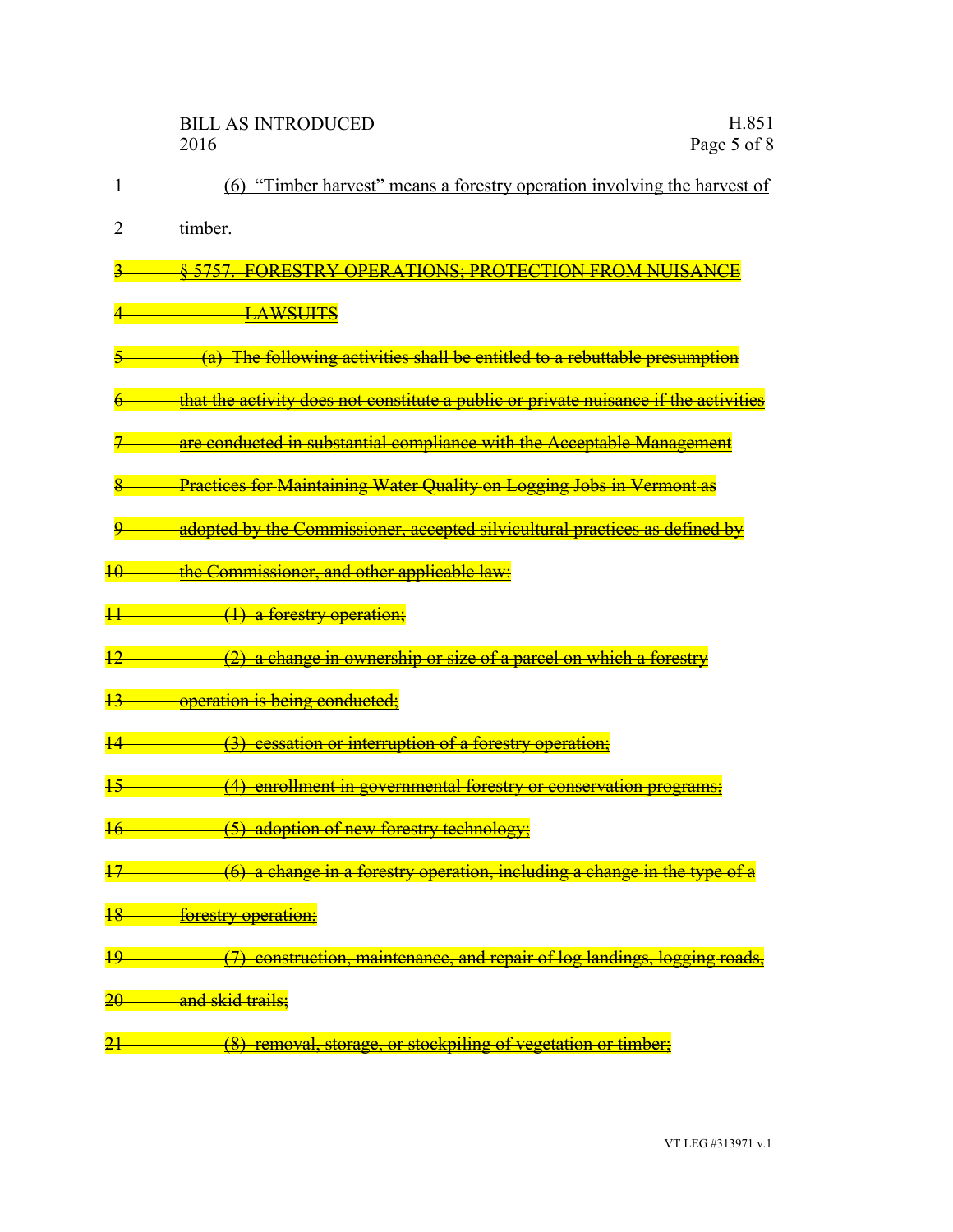1 (9) visual changes due to the removal, storage, or stockpiling of **Executed Constructs:** 3 (10) noise from forestry equipment used in normal, generally accepted 4 forestry operations; or 5 (11) the use of chemicals normally utilized in forestry operations and applied in accordance with all State and federal requirements. (b) The presumption under subsection (a) of this section that a listed forestry operation or other activity does not constitute a nuisance may be rebutted by a showing that the forestry operation or other activity has a 10 substantial adverse effect on health, safety, or welfare, or has a noxious and 11 significant interference with the use and enjoyment of the neighboring 12 **property.** (e) Nothing in this section shall be construed to limit the authority of State 14 **or local boards of health to abate nuisances affecting the public health.** 15 § 5758. RECOVERY OF COSTS AND ATTORNEY'S FEES 16 If a court determines that a nuisance action brought against a person 17 conducting a forestry operation or other activity listed under subsection 18 5757(a) of this title must be dismissed because the forestry operation or other 19 activity does not constitute a public or private nuisance under section 5757 of 20 this title, the person conducting the forestry operation or other activity shall be 21 **are awarded the actual amount of costs and expenses reasonably incurred in**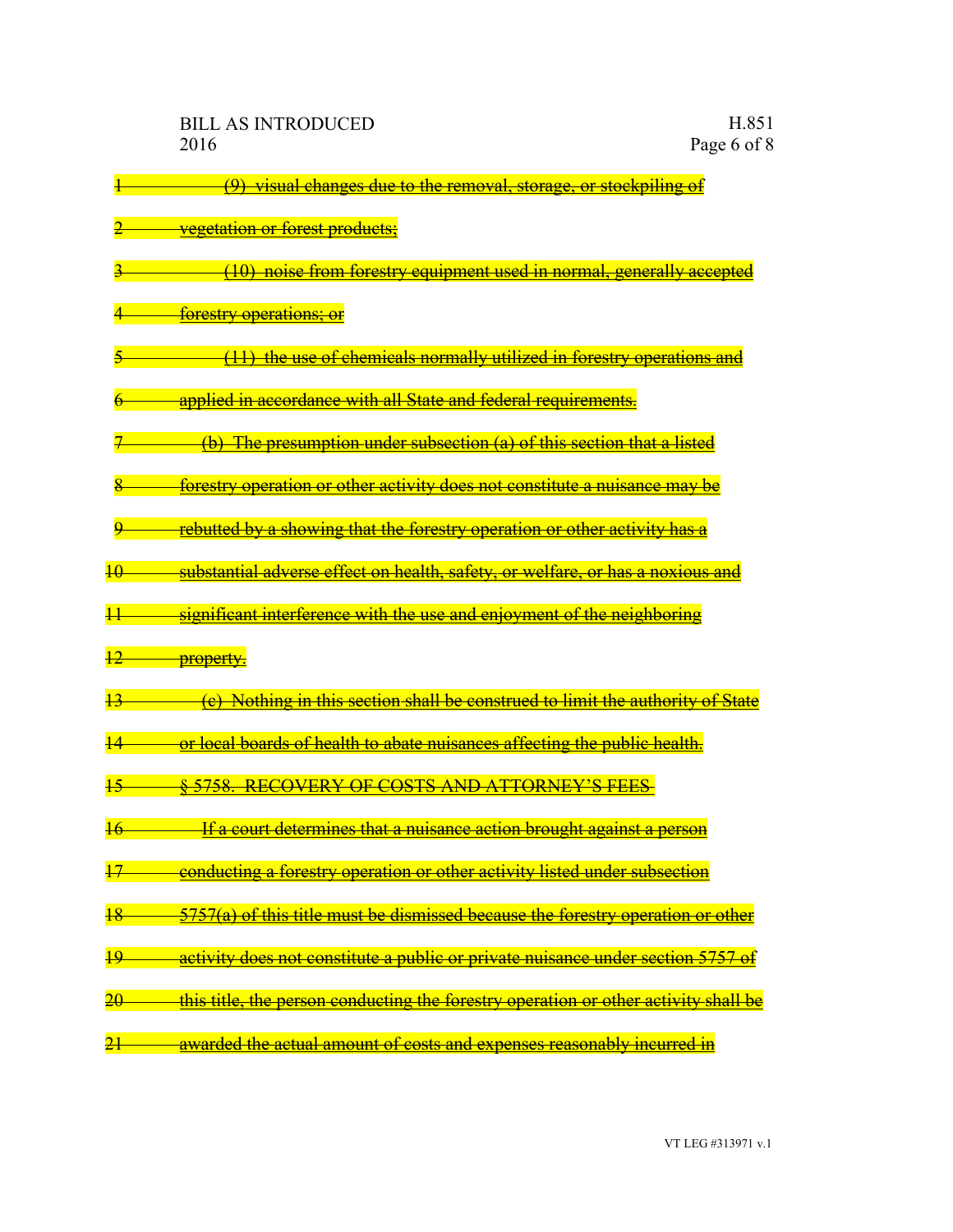|    | <u>connection with the defense of the action, including reasonable attorney</u>  |
|----|----------------------------------------------------------------------------------|
|    | No costs or attorney's fees shall be assessed or awarded against the State       |
| 3  | Sec. 2. 24 V.S.A. $\S$ 4413(d) is amended to read:                               |
| 4  | $(d)(1)$ A bylaw under this chapter shall not regulate:                          |
| 5  | (A) required agricultural practices, including the construction of farm          |
| 6  | structures, as those practices are defined by the Secretary of Agriculture, Food |
| 7  | and Markets or;                                                                  |
| 8  | (B) accepted silvicultural practices, as defined by the Commissioner             |
| 9  | of Forests, Parks and Recreation, including practices which are in compliance    |
| 10 | with the Acceptable Management Practices for Maintaining Water Quality on        |
| 11 | Logging Jobs in Vermont, as adopted by the Commissioner of Forests, Parks        |
| 12 | and Recreation; or                                                               |
| 13 | (C) forestry operations.                                                         |
| 14 | $(1)(2)$ For purposes of As used in this section,:                               |
| 15 | (A) "farm-Farm structure" means a building, enclosure, or fence for              |
| 16 | housing livestock, raising horticultural or agronomic plants, or carrying out    |
| 17 | other practices associated with accepted agricultural or farming practices,      |
| 18 | including a silo, as "farming" is defined in 10 V.S.A. § 6001(22), but excludes  |
| 19 | a dwelling for human habitation.                                                 |
| 20 | (B) "Forestry operations" has the same meaning as in 10 V.S.A.                   |
| 21 | \$2602.                                                                          |